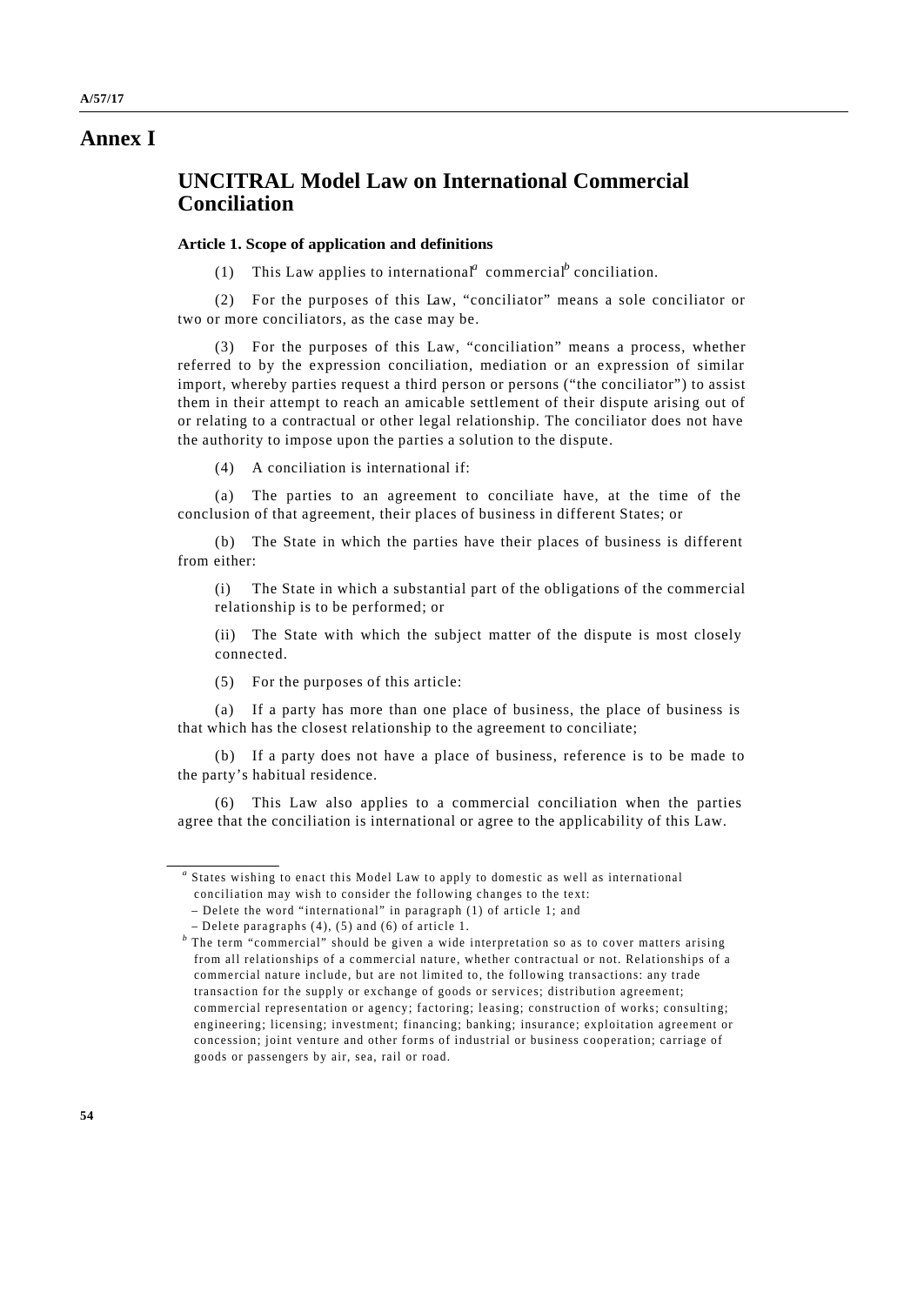(7) The parties are free to agree to exclude the applicability of this Law.

Subject to the provisions of paragraph (9) of this article, this Law applies irrespective of the basis upon which the conciliation is carried out, including agreement between the parties whether reached before or after a dispute has arisen, an obligation established by law, or a direction or suggestion of a court, arbitral tribunal or competent governmental entity.

(9) This Law does not apply to:

(a) Cases where a judge or an arbitrator, in the course of judicial or arbitral proceedings, attempts to facilitate a settlement; and

(b) […].

#### **Article 2. Interpretation**

(1) In the interpretation of this Law, regard is to be had to its international origin and to the need to promote uniformity in its application and the observance of good faith.

(2) Questions concerning matters governed by this Law which are not expressly settled in it are to be settled in conformity with the general principles on which this Law is based.

### **Article 3. Variation by agreement**

Except for the provisions of article 2 and article 6, paragraph (3), the parties may agree to exclude or vary any of the provisions of this Law.

#### **Article 4. Commencement of conciliation proceedings***<sup>c</sup>*

(1) Conciliation proceedings in respect of a dispute that has arisen commence on the day on which the parties to that dispute agree to engage in conciliation proceedings.

(2) If a party that invited another party to conciliate does not receive an acceptance of the invitation within thirty days from the day on which the invitation was sent, or within such other period of time as specified in the invitation, the party may elect to treat this as a rejection of the invitation to conciliate.

#### **Article 5. Number and appointment of conciliators**

(1) There shall be one conciliator, unless the parties agree that there shall be two or more conciliators.

#### *Article X. Suspension of limitation period*

*c* The following text is suggested for States that might wish to adopt a provision on the suspension of the limitation period:

<sup>(1)</sup> When the conciliation proceedings commence, the running of the limitation period regarding the claim that is the subject matter of the conciliation is suspended.

<sup>(2)</sup> Where the conciliation proceedings have terminated without a settlement

agreement, the limitation period resumes running from the time the conciliation ended without a settlement agreement.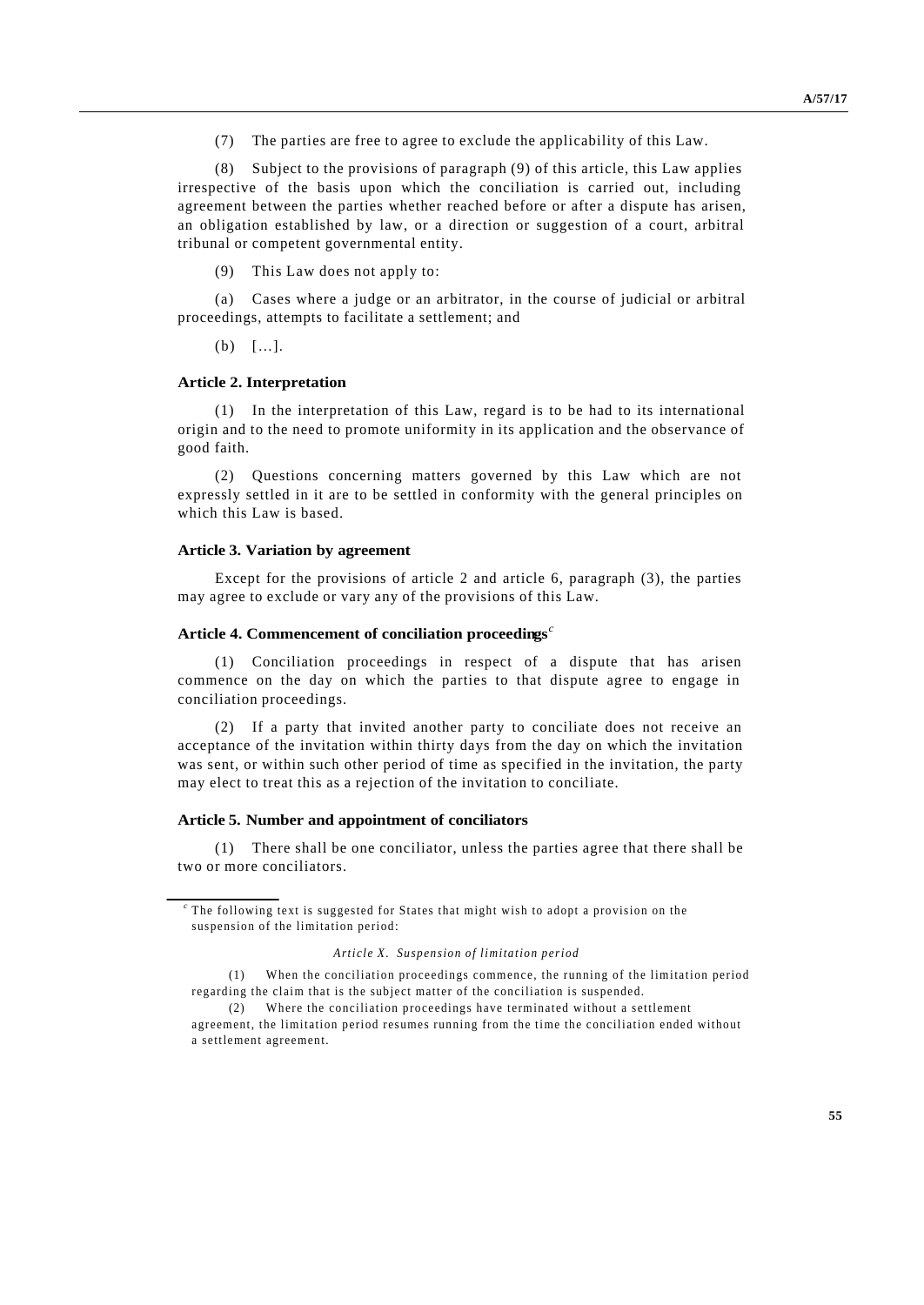(2) The parties shall endeavour to reach agreement on a conciliator or conciliators, unless a different procedure for their appointment has been agreed upon.

(3) Parties may seek the assistance of an institution or person in connection with the appointment of conciliators. In particular:

(a) A party may request such an institution or person to recommend suitable persons to act as conciliator; or

(b) The parties may agree that the appointment of one or more conciliators be made directly by such an institution or person.

(4) In recommending or appointing individuals to act as conciliator, the institution or person shall have regard to such considerations as are likely to secure the appointment of an independent and impartial conciliator and, where appropriate, shall take into account the advisability of appointing a conciliator of a nationality other than the nationalities of the parties.

(5) When a person is approached in connection with his or her possible appointment as conciliator, he or she shall disclose any circumstances likely to give rise to justifiable doubts as to his or her impartiality or independence. A conciliator, from the time of his or her appointment and throughout the conciliation proceedings, shall without delay disclose any such circumstances to the parties unless they have already been informed of them by him or her.

#### **Article 6. Conduct of conciliation**

(1) The parties are free to agree, by reference to a set of rules or otherwise, on the manner in which the conciliation is to be conducted.

(2) Failing agreement on the manner in which the conciliation is to be conducted, the conciliator may conduct the conciliation proceedings in such a manner as the conciliator considers appropriate, taking into account the circumstances of the case, any wishes that the parties may express and the need for a speedy settlement of the dispute.

(3) In any case, in conducting the proceedings, the conciliator shall seek to maintain fair treatment of the parties and, in so doing, shall take into account the circumstances of the case.

(4) The conciliator may, at any stage of the conciliation proceedings, ma ke proposals for a settlement of the dispute.

#### **Article 7. Communication between conciliator and parties**

The conciliator may meet or communicate with the parties together or with each of them separately.

#### **Article 8. Disclosure of information**

When the conciliator receives information concerning the dispute from a party, the conciliator may disclose the substance of that information to any other party to the conciliation. However, when a party gives any information to the conciliator,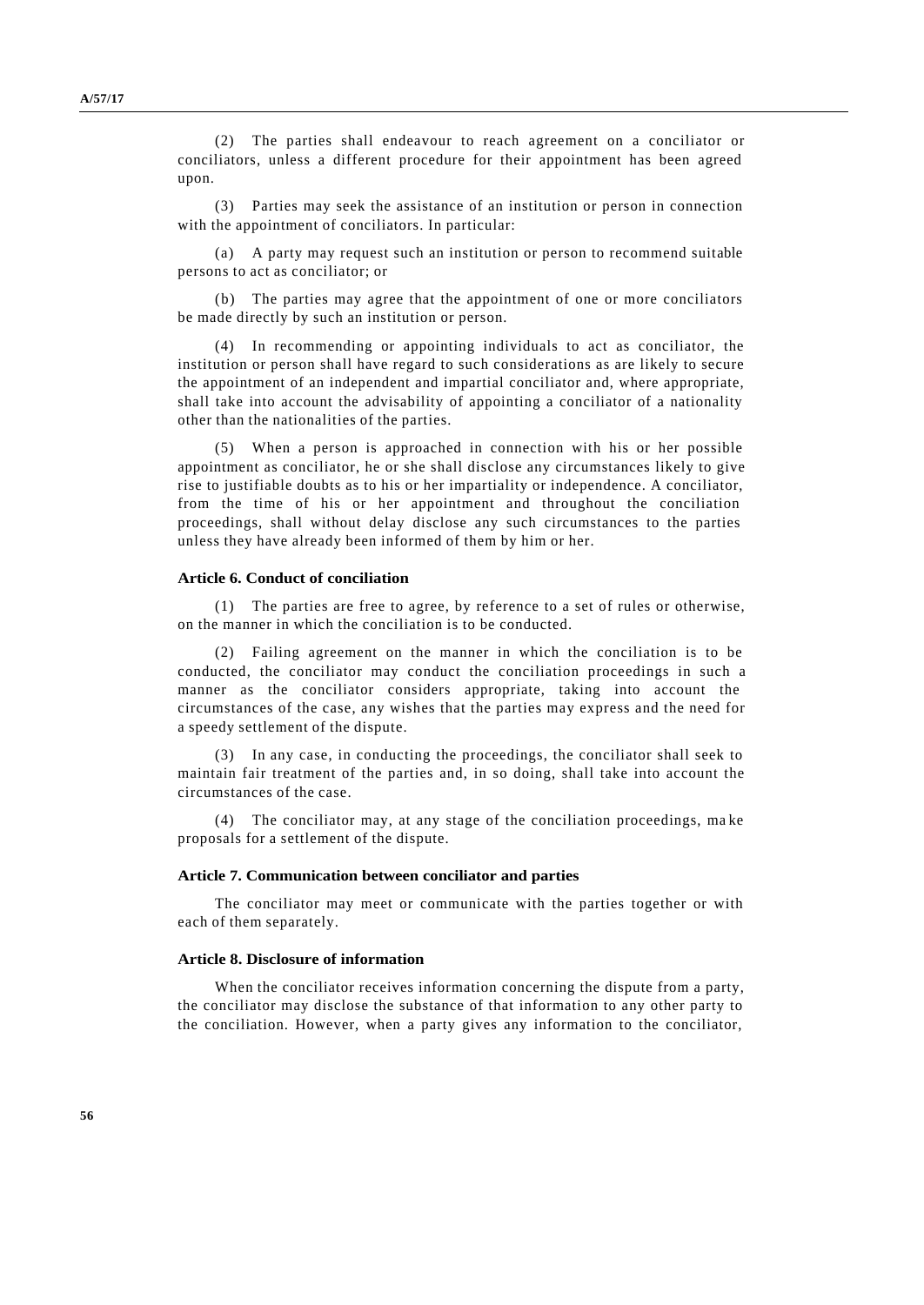subject to a specific condition that it be kept confidential, that information shall not be disclosed to any other party to the conciliation.

#### **Article 9. Confidentiality**

Unless otherwise agreed by the parties, all information relating to the conciliation proceedings shall be kept confidential, except where disclosure is required under the law or for the purposes of implementation or enforcement of a settlement agreement.

#### **Article 10. Admissibility of evidence in other proceedings**

(1) A party to the conciliation proceedings, the conciliator and any third person, including those involved in the administration of the conciliation proceedings, shall not in arbitral, judicial or similar proceedings rely on, introduce as evidence or give testimony or evidence regarding any of the following:

(a) An invitation by a party to engage in conciliation proceedings or the fact that a party was willing to participate in conciliation proceedings;

(b) Views expressed or suggestions made by a party in the conciliation in respect of a possible settlement of the dispute;

Statements or admissions made by a party in the course of the conciliation proceedings;

(d) Proposals made by the conciliator;

(e) The fact that a party had indicated its willingness to accept a proposal for settlement made by the conciliator;

(f) A document prepared solely for purposes of the conciliation proceedings.

(2) Paragraph (1) of this article applies irrespective of the form of the information or evidence referred to therein.

The disclosure of the information referred to in paragraph  $(1)$  of this article shall not be ordered by an arbitral tribunal, court or other competent governmental authority and, if such information is offered as evidence in contravention of paragraph (1) of this article, that evidence shall be treated as inadmissible. Nevertheless, such information may be disclosed or admitted in evidence to the extent required under the law or for the purposes of implementation or enforcement of a settlement agreement.

(4) The provisions of p aragraphs (1), (2) and (3) of this article apply whether or not the arbitral, judicial or similar proceedings relate to the dispute that is or was the subject matter of the conciliation proceedings.

(5) Subject to the limitations of paragraph (1) of this article, evidence that is otherwise admissible in arbitral or judicial or similar proceedings does not become inadmissible as a consequence of having been used in a conciliation.

#### **Article 11. Termination of conciliation proceedings**

The conciliation pro ceedings are terminated: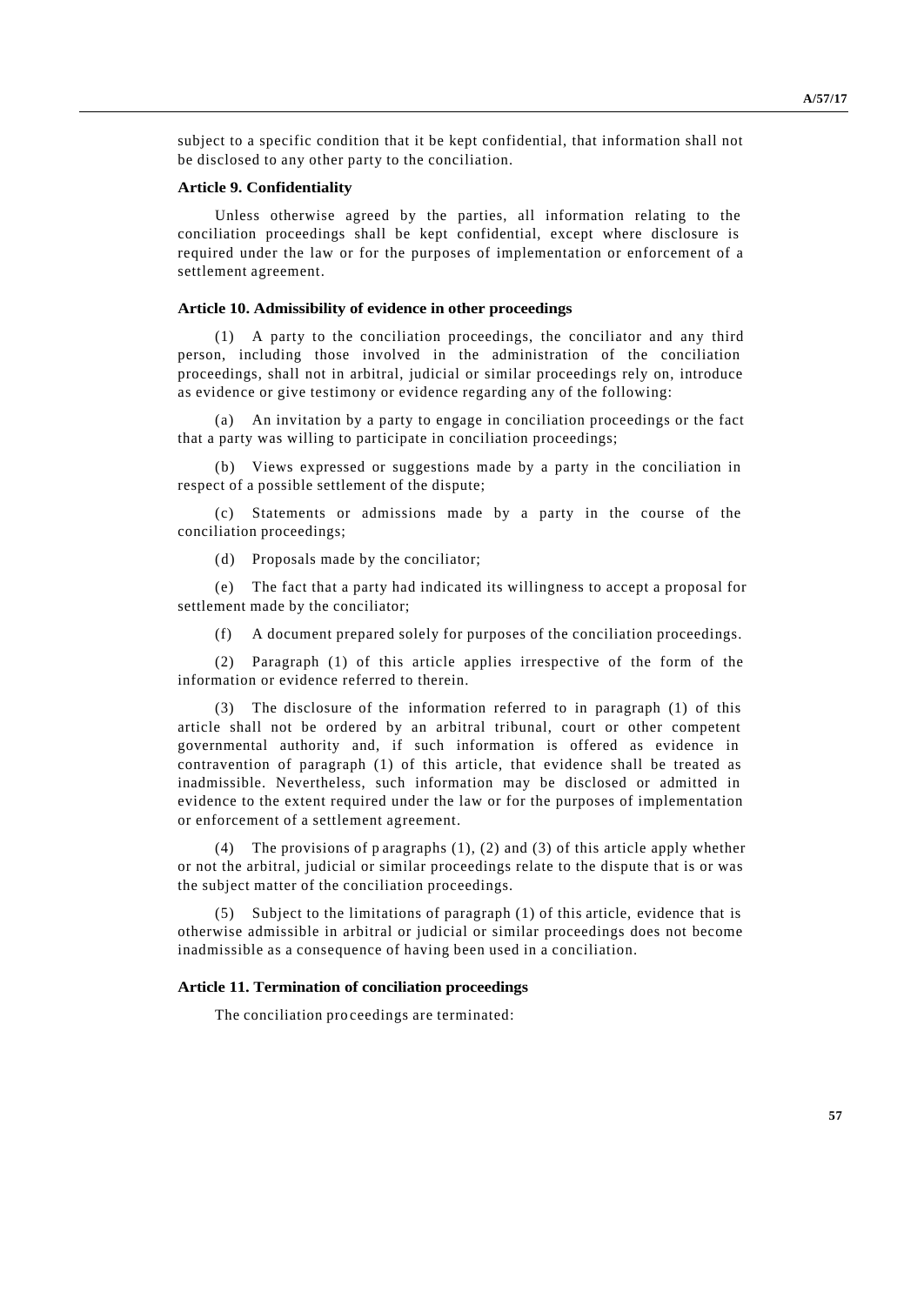(a) By the conclusion of a settlement agreement by the parties, on the date of the agreement;

(b) By a declaration of the conciliator, after consultation with the parties, to the effect that further efforts at conciliation are no longer justified, on the date of the declaration;

(c) By a declaration of the parties addressed to the conciliator to the effect that the conciliation proceedings are terminated, on the date of the declaration; or

(d) By a declaration of a party to the other party or parties and the conciliator, if appointed, to the effect that the conciliation proceedings are terminated, on the date of the declaration.

#### **Article 12. Conciliator acting as arbitrator**

Unless otherwise agreed by the parties, the conciliator shall not act as an arbitrator in respect of a dispute that was or is the subject of the conciliation proceedings or in respect of another dispute that has arisen from the same contract or legal relationship or any related contract or legal relationship.

#### **Article 13. Resort to arbitral or judicial proceedings**

Where the parties have agreed to conciliate and have expressly undertaken not to initiate during a specified period of time or until a specified event has occurred arbitral or judicial proceedings with respect to an existing or future dispute, such an undertaking shall be given effect by the arbitral tribunal or the court until the terms of the undertaking have been complied with, except to the extent necessary for a party, in its opinion, to preserve its rights. Initiation of such proceedings is not of itself to be regarded as a waiver of the agreement to conciliate or as a termination of the conciliation proceedings.

#### **Article 14. Enforceability of settlement agreement***<sup>d</sup>*

If the parties conclude an agreement settling a dispute, that settlement agreement is binding and enforceable ... [*the enacting State may insert a description of the method of enforcing settlement agreements or refer to provisions governing such enforcement*].

*<sup>d</sup>* When implementing the procedure for enforcement of settlement agreements, an enacting State may consider the possibility of such a procedure being mandatory.